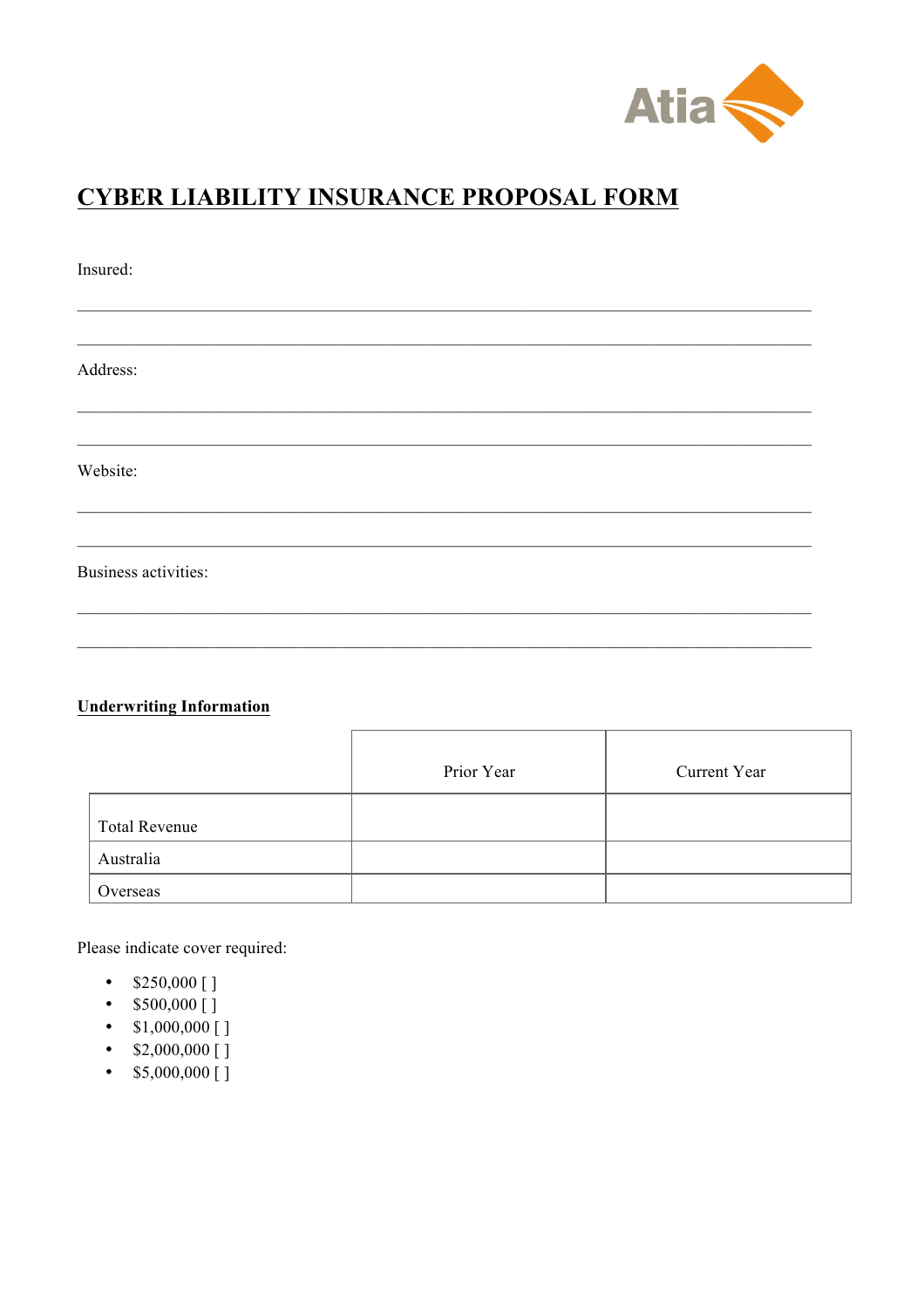

Please state the number current staff and employees including directors.

| N <sub>IC</sub> | ÞА | <b>WA</b> | <b>TAS</b> | <b>NT</b> | ה ורו<br>~ | <b>NSW</b> | <b>ACT</b> | O/S |
|-----------------|----|-----------|------------|-----------|------------|------------|------------|-----|
|                 |    |           |            |           |            |            |            |     |

 $\mathcal{L}_\text{max} = \mathcal{L}_\text{max} = \mathcal{L}_\text{max} = \mathcal{L}_\text{max} = \mathcal{L}_\text{max} = \mathcal{L}_\text{max} = \mathcal{L}_\text{max} = \mathcal{L}_\text{max} = \mathcal{L}_\text{max} = \mathcal{L}_\text{max} = \mathcal{L}_\text{max} = \mathcal{L}_\text{max} = \mathcal{L}_\text{max} = \mathcal{L}_\text{max} = \mathcal{L}_\text{max} = \mathcal{L}_\text{max} = \mathcal{L}_\text{max} = \mathcal{L}_\text{max} = \mathcal{$ 

 $\_$  , and the set of the set of the set of the set of the set of the set of the set of the set of the set of the set of the set of the set of the set of the set of the set of the set of the set of the set of the set of th

 $\mathcal{L}_\text{max} = \mathcal{L}_\text{max} = \mathcal{L}_\text{max} = \mathcal{L}_\text{max} = \mathcal{L}_\text{max} = \mathcal{L}_\text{max} = \mathcal{L}_\text{max} = \mathcal{L}_\text{max} = \mathcal{L}_\text{max} = \mathcal{L}_\text{max} = \mathcal{L}_\text{max} = \mathcal{L}_\text{max} = \mathcal{L}_\text{max} = \mathcal{L}_\text{max} = \mathcal{L}_\text{max} = \mathcal{L}_\text{max} = \mathcal{L}_\text{max} = \mathcal{L}_\text{max} = \mathcal{$ 

 $\mathcal{L}_\text{max} = \mathcal{L}_\text{max} = \mathcal{L}_\text{max} = \mathcal{L}_\text{max} = \mathcal{L}_\text{max} = \mathcal{L}_\text{max} = \mathcal{L}_\text{max} = \mathcal{L}_\text{max} = \mathcal{L}_\text{max} = \mathcal{L}_\text{max} = \mathcal{L}_\text{max} = \mathcal{L}_\text{max} = \mathcal{L}_\text{max} = \mathcal{L}_\text{max} = \mathcal{L}_\text{max} = \mathcal{L}_\text{max} = \mathcal{L}_\text{max} = \mathcal{L}_\text{max} = \mathcal{$ 

 $\mathcal{L}_\mathcal{L} = \{ \mathcal{L}_\mathcal{L} = \{ \mathcal{L}_\mathcal{L} = \{ \mathcal{L}_\mathcal{L} = \{ \mathcal{L}_\mathcal{L} = \{ \mathcal{L}_\mathcal{L} = \{ \mathcal{L}_\mathcal{L} = \{ \mathcal{L}_\mathcal{L} = \{ \mathcal{L}_\mathcal{L} = \{ \mathcal{L}_\mathcal{L} = \{ \mathcal{L}_\mathcal{L} = \{ \mathcal{L}_\mathcal{L} = \{ \mathcal{L}_\mathcal{L} = \{ \mathcal{L}_\mathcal{L} = \{ \mathcal{L}_\mathcal{$ 

 $\mathcal{L}_\text{max} = \mathcal{L}_\text{max} = \mathcal{L}_\text{max} = \mathcal{L}_\text{max} = \mathcal{L}_\text{max} = \mathcal{L}_\text{max} = \mathcal{L}_\text{max} = \mathcal{L}_\text{max} = \mathcal{L}_\text{max} = \mathcal{L}_\text{max} = \mathcal{L}_\text{max} = \mathcal{L}_\text{max} = \mathcal{L}_\text{max} = \mathcal{L}_\text{max} = \mathcal{L}_\text{max} = \mathcal{L}_\text{max} = \mathcal{L}_\text{max} = \mathcal{L}_\text{max} = \mathcal{$ 

 $\mathcal{L}_\text{max} = \mathcal{L}_\text{max} = \mathcal{L}_\text{max} = \mathcal{L}_\text{max} = \mathcal{L}_\text{max} = \mathcal{L}_\text{max} = \mathcal{L}_\text{max} = \mathcal{L}_\text{max} = \mathcal{L}_\text{max} = \mathcal{L}_\text{max} = \mathcal{L}_\text{max} = \mathcal{L}_\text{max} = \mathcal{L}_\text{max} = \mathcal{L}_\text{max} = \mathcal{L}_\text{max} = \mathcal{L}_\text{max} = \mathcal{L}_\text{max} = \mathcal{L}_\text{max} = \mathcal{$ 

 $\mathcal{L}_\text{max} = \mathcal{L}_\text{max} = \mathcal{L}_\text{max} = \mathcal{L}_\text{max} = \mathcal{L}_\text{max} = \mathcal{L}_\text{max} = \mathcal{L}_\text{max} = \mathcal{L}_\text{max} = \mathcal{L}_\text{max} = \mathcal{L}_\text{max} = \mathcal{L}_\text{max} = \mathcal{L}_\text{max} = \mathcal{L}_\text{max} = \mathcal{L}_\text{max} = \mathcal{L}_\text{max} = \mathcal{L}_\text{max} = \mathcal{L}_\text{max} = \mathcal{L}_\text{max} = \mathcal{$ 

 $\_$  , and the set of the set of the set of the set of the set of the set of the set of the set of the set of the set of the set of the set of the set of the set of the set of the set of the set of the set of the set of th

 $\mathcal{L}_\text{max} = \mathcal{L}_\text{max} = \mathcal{L}_\text{max} = \mathcal{L}_\text{max} = \mathcal{L}_\text{max} = \mathcal{L}_\text{max} = \mathcal{L}_\text{max} = \mathcal{L}_\text{max} = \mathcal{L}_\text{max} = \mathcal{L}_\text{max} = \mathcal{L}_\text{max} = \mathcal{L}_\text{max} = \mathcal{L}_\text{max} = \mathcal{L}_\text{max} = \mathcal{L}_\text{max} = \mathcal{L}_\text{max} = \mathcal{L}_\text{max} = \mathcal{L}_\text{max} = \mathcal{$ 

 $\_$  , and the set of the set of the set of the set of the set of the set of the set of the set of the set of the set of the set of the set of the set of the set of the set of the set of the set of the set of the set of th

 $\mathcal{L}_\text{max} = \mathcal{L}_\text{max} = \mathcal{L}_\text{max} = \mathcal{L}_\text{max} = \mathcal{L}_\text{max} = \mathcal{L}_\text{max} = \mathcal{L}_\text{max} = \mathcal{L}_\text{max} = \mathcal{L}_\text{max} = \mathcal{L}_\text{max} = \mathcal{L}_\text{max} = \mathcal{L}_\text{max} = \mathcal{L}_\text{max} = \mathcal{L}_\text{max} = \mathcal{L}_\text{max} = \mathcal{L}_\text{max} = \mathcal{L}_\text{max} = \mathcal{L}_\text{max} = \mathcal{$ 

Do you run industry grade anti-virus and/or firewalls across your system?

Do you encrypt all portable media devices, including laptops, smartphones, tablets?

Do you secure remote access to your systems and data?

Do you outsource any part of your network, including storage, data collection and/or processing?

If so, to whom? Please provide detail:

Do you enforce a policy of auditing and managing computer user accounts?

Does your Disaster Recovery Plan and Business Continuity Plan mention Cyber risks?

How long will your business be impacted by a loss to your site/systems? Please provide a time frame?

Are all employees provided with a copy and any update of the company's data protection policy?